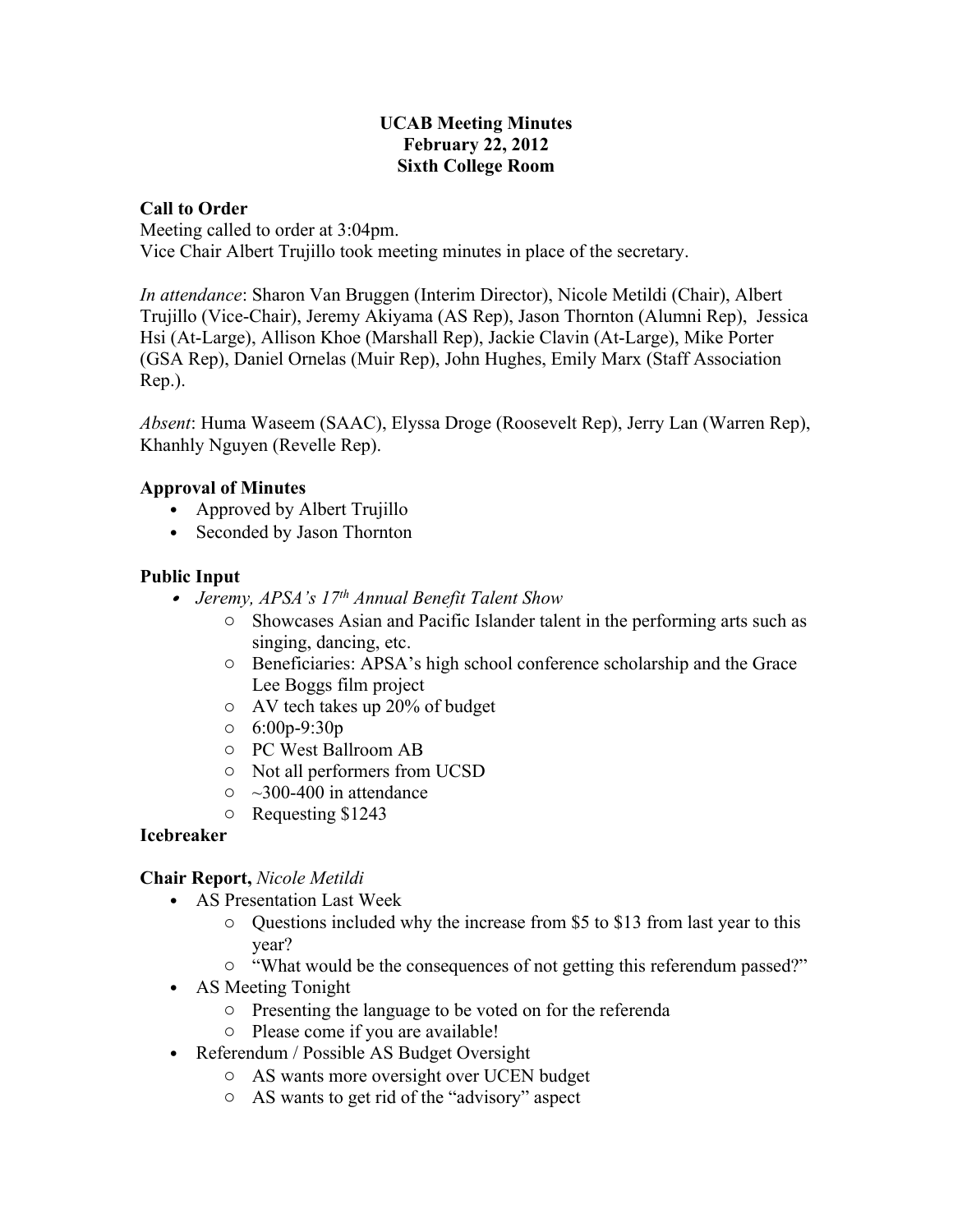- Co-op Committee
	- o Tomorrow at 4pm
	- o Sharon's Office
- UCAB Executive Advisory Committee
	- o This Friday at 10am in the Red Shoe Room

## **Referendum Timeline**

- o Feb. 6: Referendum discussion and vote of UCAB
- o Feb. 13: Discussion and vote of UCAB (if needed)
- o Feb 17: Referendum language to AS by noon for Feb. 22 meeting
- o Feb 22: Referendum request presentation to AS; vote to place on spring ballot
- o Feb. 27: UCAB Meeting
- o Feb. 29: AS vote if still needed; last chance to approve for spring ballot

# **Vice-Chair Report,** *Albert Trujillo*

- GSA Meeting
	- o Presented to GSA on Monday with Gary Ratcliff and Mike Porter
	- o GSA passed the referenda language with the changes AS and UCOP proposed
	- o However, they got rid of the 2% CPI
	- o Some questions included "what cuts would be made first if the referendum doesn't pass?"
		- "why did it change from \$5 to \$13?"
- Secretary Position
	- o Conducting interviews next week
	- o Any questions you would like to be presented at the interview, e-mail to Albert

## **Interim Director Report,** *Sharon VanBruggen*

- Office Space Student Center
- Budget Cut Scenarios if referendum does not pass
	- o Assess student orgs with room rental fees, equipment rental fees, and/or set-up fees for use of event spaces such as the Ballrooms, etc.
	- o Converting space in UCEN that was previously designated at students space into commercial space
		- Family-friendly lounge
		- STA travel has expressed interest in the family-friendly space
	- o Discontinuing tech-fee subsidy program that UCAB does
	- o Bring in more corporate vendors to increase income Starbucks
		- Less locally-owned retailers
	- o Do not waive unpaid rent of the coops
	- o Charge Triton Outfitters rent for its retail activity on Library Walk
	- o Close Che Facility
		- Saves approximately \$750,000